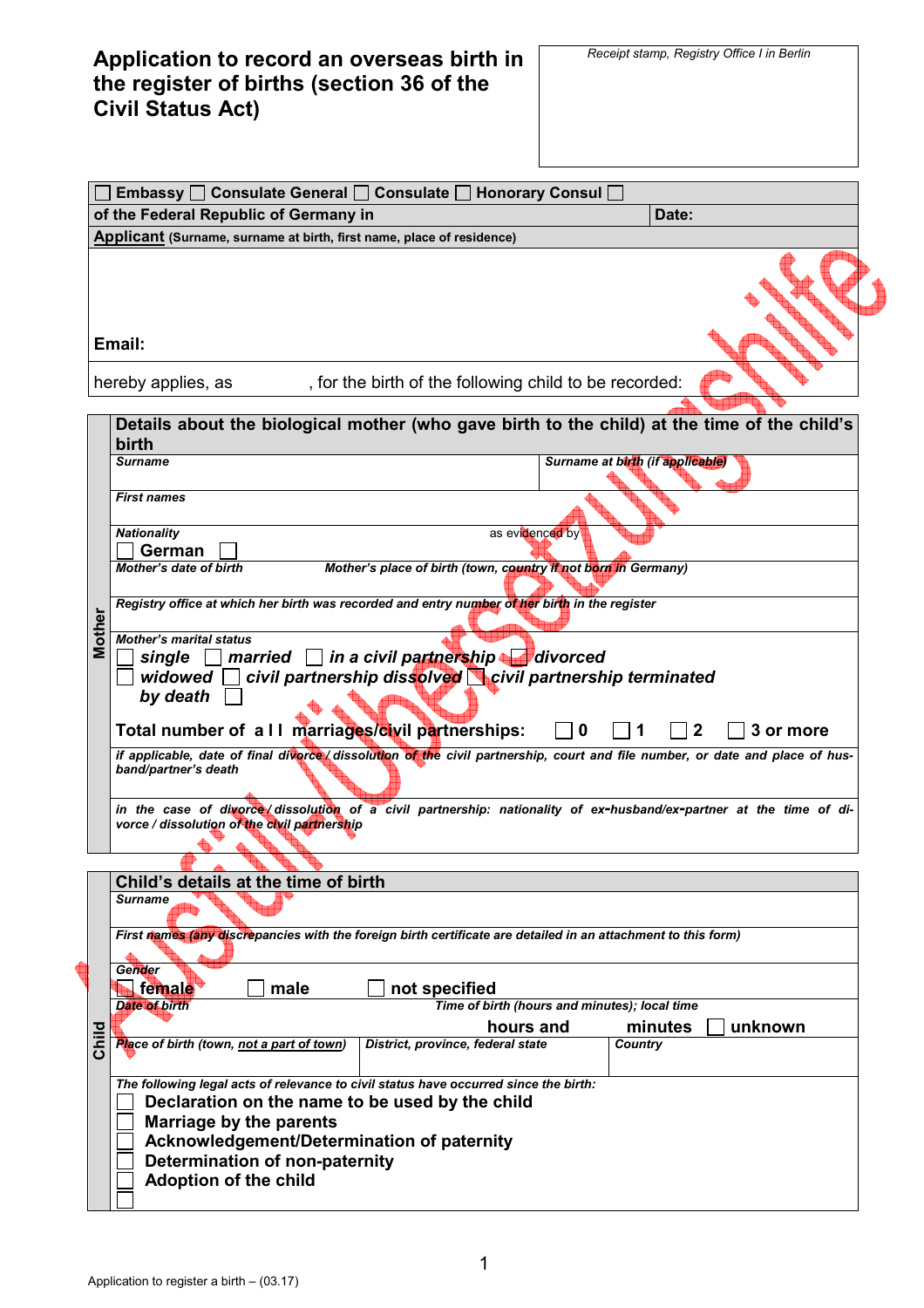| <b>First names</b><br>Father<br><b>Nationality</b><br>as evidenced by<br>German<br><b>Father's date of birth</b><br>Father's place of birth (town, country if not born in Germany)<br>Registry office at which his birth was recorded and entry number of his birth in the register<br>Parental responsibility was held at the time of birth by<br>both parents<br>Mother<br><b>Father</b><br>Basis on which these persons have parental responsibility for the child:<br>Law of the country of habitual residence<br>Child's habitual residence at the time of birth:<br>The child has been habitually resident in the following countries since 31 December 2010;<br>Has the child been adopted or born of a surrogate?<br>yes, born of a surrogate<br>yes, adopted<br>no<br>This is the $x^{th}$ child of these parents (please always give this information)<br>child of these parents<br>Please give the surname, first name, date and place of birth of any siblings<br>details<br>Parents' marriage, registry office at which it was recorded and entry number in the register of marriages<br>place<br>date<br>Further<br><b>Registry office</b><br><b>Entry number</b><br>If the parents were married abroad, was the marriage recorded in a German register of marriages?<br>no<br>□ yes, recorded at the registry office  (please specify)<br><b>Entry number</b><br>Current address(es) of the parents (please give in full)<br><b>Mother:</b><br><b>Father:</b><br>Required information: Do the parents have a registered address in Germany?<br>Mother: Ves<br>Father:<br>no<br>yes<br>no<br>If yes, please give full address in Germany<br><b>Father</b><br>Mother:<br>Additional information, comments, etc.<br>Marriage/Civil partnership of the child; children of the child<br>I/We declare that the information given above is true to the best of my/our knowledge and be-<br>lief.<br>Declaration concerning first name(s)<br>I/We declare, as the persons exercising parental responsibility, that the first name(s) speci-<br>fied in this notification of birth were bestowed on the child as spelled herein. Any discrepan-<br>cies with foreign documentation of the birth are detailed in an attachment to this form.<br>$\overline{2}$ | birth/acknowledgement of paternity<br>Surname at birth (if applicable)<br><b>Surname</b> |
|---------------------------------------------------------------------------------------------------------------------------------------------------------------------------------------------------------------------------------------------------------------------------------------------------------------------------------------------------------------------------------------------------------------------------------------------------------------------------------------------------------------------------------------------------------------------------------------------------------------------------------------------------------------------------------------------------------------------------------------------------------------------------------------------------------------------------------------------------------------------------------------------------------------------------------------------------------------------------------------------------------------------------------------------------------------------------------------------------------------------------------------------------------------------------------------------------------------------------------------------------------------------------------------------------------------------------------------------------------------------------------------------------------------------------------------------------------------------------------------------------------------------------------------------------------------------------------------------------------------------------------------------------------------------------------------------------------------------------------------------------------------------------------------------------------------------------------------------------------------------------------------------------------------------------------------------------------------------------------------------------------------------------------------------------------------------------------------------------------------------------------------------------------------------------------------------------------------------------------------------------------------------|------------------------------------------------------------------------------------------|
|                                                                                                                                                                                                                                                                                                                                                                                                                                                                                                                                                                                                                                                                                                                                                                                                                                                                                                                                                                                                                                                                                                                                                                                                                                                                                                                                                                                                                                                                                                                                                                                                                                                                                                                                                                                                                                                                                                                                                                                                                                                                                                                                                                                                                                                                     |                                                                                          |
|                                                                                                                                                                                                                                                                                                                                                                                                                                                                                                                                                                                                                                                                                                                                                                                                                                                                                                                                                                                                                                                                                                                                                                                                                                                                                                                                                                                                                                                                                                                                                                                                                                                                                                                                                                                                                                                                                                                                                                                                                                                                                                                                                                                                                                                                     |                                                                                          |
|                                                                                                                                                                                                                                                                                                                                                                                                                                                                                                                                                                                                                                                                                                                                                                                                                                                                                                                                                                                                                                                                                                                                                                                                                                                                                                                                                                                                                                                                                                                                                                                                                                                                                                                                                                                                                                                                                                                                                                                                                                                                                                                                                                                                                                                                     |                                                                                          |
|                                                                                                                                                                                                                                                                                                                                                                                                                                                                                                                                                                                                                                                                                                                                                                                                                                                                                                                                                                                                                                                                                                                                                                                                                                                                                                                                                                                                                                                                                                                                                                                                                                                                                                                                                                                                                                                                                                                                                                                                                                                                                                                                                                                                                                                                     |                                                                                          |
|                                                                                                                                                                                                                                                                                                                                                                                                                                                                                                                                                                                                                                                                                                                                                                                                                                                                                                                                                                                                                                                                                                                                                                                                                                                                                                                                                                                                                                                                                                                                                                                                                                                                                                                                                                                                                                                                                                                                                                                                                                                                                                                                                                                                                                                                     |                                                                                          |
|                                                                                                                                                                                                                                                                                                                                                                                                                                                                                                                                                                                                                                                                                                                                                                                                                                                                                                                                                                                                                                                                                                                                                                                                                                                                                                                                                                                                                                                                                                                                                                                                                                                                                                                                                                                                                                                                                                                                                                                                                                                                                                                                                                                                                                                                     |                                                                                          |
|                                                                                                                                                                                                                                                                                                                                                                                                                                                                                                                                                                                                                                                                                                                                                                                                                                                                                                                                                                                                                                                                                                                                                                                                                                                                                                                                                                                                                                                                                                                                                                                                                                                                                                                                                                                                                                                                                                                                                                                                                                                                                                                                                                                                                                                                     |                                                                                          |
|                                                                                                                                                                                                                                                                                                                                                                                                                                                                                                                                                                                                                                                                                                                                                                                                                                                                                                                                                                                                                                                                                                                                                                                                                                                                                                                                                                                                                                                                                                                                                                                                                                                                                                                                                                                                                                                                                                                                                                                                                                                                                                                                                                                                                                                                     |                                                                                          |
|                                                                                                                                                                                                                                                                                                                                                                                                                                                                                                                                                                                                                                                                                                                                                                                                                                                                                                                                                                                                                                                                                                                                                                                                                                                                                                                                                                                                                                                                                                                                                                                                                                                                                                                                                                                                                                                                                                                                                                                                                                                                                                                                                                                                                                                                     |                                                                                          |
|                                                                                                                                                                                                                                                                                                                                                                                                                                                                                                                                                                                                                                                                                                                                                                                                                                                                                                                                                                                                                                                                                                                                                                                                                                                                                                                                                                                                                                                                                                                                                                                                                                                                                                                                                                                                                                                                                                                                                                                                                                                                                                                                                                                                                                                                     |                                                                                          |
|                                                                                                                                                                                                                                                                                                                                                                                                                                                                                                                                                                                                                                                                                                                                                                                                                                                                                                                                                                                                                                                                                                                                                                                                                                                                                                                                                                                                                                                                                                                                                                                                                                                                                                                                                                                                                                                                                                                                                                                                                                                                                                                                                                                                                                                                     |                                                                                          |
|                                                                                                                                                                                                                                                                                                                                                                                                                                                                                                                                                                                                                                                                                                                                                                                                                                                                                                                                                                                                                                                                                                                                                                                                                                                                                                                                                                                                                                                                                                                                                                                                                                                                                                                                                                                                                                                                                                                                                                                                                                                                                                                                                                                                                                                                     |                                                                                          |
|                                                                                                                                                                                                                                                                                                                                                                                                                                                                                                                                                                                                                                                                                                                                                                                                                                                                                                                                                                                                                                                                                                                                                                                                                                                                                                                                                                                                                                                                                                                                                                                                                                                                                                                                                                                                                                                                                                                                                                                                                                                                                                                                                                                                                                                                     |                                                                                          |
|                                                                                                                                                                                                                                                                                                                                                                                                                                                                                                                                                                                                                                                                                                                                                                                                                                                                                                                                                                                                                                                                                                                                                                                                                                                                                                                                                                                                                                                                                                                                                                                                                                                                                                                                                                                                                                                                                                                                                                                                                                                                                                                                                                                                                                                                     |                                                                                          |
|                                                                                                                                                                                                                                                                                                                                                                                                                                                                                                                                                                                                                                                                                                                                                                                                                                                                                                                                                                                                                                                                                                                                                                                                                                                                                                                                                                                                                                                                                                                                                                                                                                                                                                                                                                                                                                                                                                                                                                                                                                                                                                                                                                                                                                                                     |                                                                                          |
|                                                                                                                                                                                                                                                                                                                                                                                                                                                                                                                                                                                                                                                                                                                                                                                                                                                                                                                                                                                                                                                                                                                                                                                                                                                                                                                                                                                                                                                                                                                                                                                                                                                                                                                                                                                                                                                                                                                                                                                                                                                                                                                                                                                                                                                                     |                                                                                          |
|                                                                                                                                                                                                                                                                                                                                                                                                                                                                                                                                                                                                                                                                                                                                                                                                                                                                                                                                                                                                                                                                                                                                                                                                                                                                                                                                                                                                                                                                                                                                                                                                                                                                                                                                                                                                                                                                                                                                                                                                                                                                                                                                                                                                                                                                     |                                                                                          |
|                                                                                                                                                                                                                                                                                                                                                                                                                                                                                                                                                                                                                                                                                                                                                                                                                                                                                                                                                                                                                                                                                                                                                                                                                                                                                                                                                                                                                                                                                                                                                                                                                                                                                                                                                                                                                                                                                                                                                                                                                                                                                                                                                                                                                                                                     |                                                                                          |
|                                                                                                                                                                                                                                                                                                                                                                                                                                                                                                                                                                                                                                                                                                                                                                                                                                                                                                                                                                                                                                                                                                                                                                                                                                                                                                                                                                                                                                                                                                                                                                                                                                                                                                                                                                                                                                                                                                                                                                                                                                                                                                                                                                                                                                                                     |                                                                                          |
|                                                                                                                                                                                                                                                                                                                                                                                                                                                                                                                                                                                                                                                                                                                                                                                                                                                                                                                                                                                                                                                                                                                                                                                                                                                                                                                                                                                                                                                                                                                                                                                                                                                                                                                                                                                                                                                                                                                                                                                                                                                                                                                                                                                                                                                                     |                                                                                          |
|                                                                                                                                                                                                                                                                                                                                                                                                                                                                                                                                                                                                                                                                                                                                                                                                                                                                                                                                                                                                                                                                                                                                                                                                                                                                                                                                                                                                                                                                                                                                                                                                                                                                                                                                                                                                                                                                                                                                                                                                                                                                                                                                                                                                                                                                     |                                                                                          |
|                                                                                                                                                                                                                                                                                                                                                                                                                                                                                                                                                                                                                                                                                                                                                                                                                                                                                                                                                                                                                                                                                                                                                                                                                                                                                                                                                                                                                                                                                                                                                                                                                                                                                                                                                                                                                                                                                                                                                                                                                                                                                                                                                                                                                                                                     |                                                                                          |
|                                                                                                                                                                                                                                                                                                                                                                                                                                                                                                                                                                                                                                                                                                                                                                                                                                                                                                                                                                                                                                                                                                                                                                                                                                                                                                                                                                                                                                                                                                                                                                                                                                                                                                                                                                                                                                                                                                                                                                                                                                                                                                                                                                                                                                                                     |                                                                                          |
|                                                                                                                                                                                                                                                                                                                                                                                                                                                                                                                                                                                                                                                                                                                                                                                                                                                                                                                                                                                                                                                                                                                                                                                                                                                                                                                                                                                                                                                                                                                                                                                                                                                                                                                                                                                                                                                                                                                                                                                                                                                                                                                                                                                                                                                                     |                                                                                          |
|                                                                                                                                                                                                                                                                                                                                                                                                                                                                                                                                                                                                                                                                                                                                                                                                                                                                                                                                                                                                                                                                                                                                                                                                                                                                                                                                                                                                                                                                                                                                                                                                                                                                                                                                                                                                                                                                                                                                                                                                                                                                                                                                                                                                                                                                     |                                                                                          |
|                                                                                                                                                                                                                                                                                                                                                                                                                                                                                                                                                                                                                                                                                                                                                                                                                                                                                                                                                                                                                                                                                                                                                                                                                                                                                                                                                                                                                                                                                                                                                                                                                                                                                                                                                                                                                                                                                                                                                                                                                                                                                                                                                                                                                                                                     |                                                                                          |
|                                                                                                                                                                                                                                                                                                                                                                                                                                                                                                                                                                                                                                                                                                                                                                                                                                                                                                                                                                                                                                                                                                                                                                                                                                                                                                                                                                                                                                                                                                                                                                                                                                                                                                                                                                                                                                                                                                                                                                                                                                                                                                                                                                                                                                                                     |                                                                                          |
|                                                                                                                                                                                                                                                                                                                                                                                                                                                                                                                                                                                                                                                                                                                                                                                                                                                                                                                                                                                                                                                                                                                                                                                                                                                                                                                                                                                                                                                                                                                                                                                                                                                                                                                                                                                                                                                                                                                                                                                                                                                                                                                                                                                                                                                                     |                                                                                          |
|                                                                                                                                                                                                                                                                                                                                                                                                                                                                                                                                                                                                                                                                                                                                                                                                                                                                                                                                                                                                                                                                                                                                                                                                                                                                                                                                                                                                                                                                                                                                                                                                                                                                                                                                                                                                                                                                                                                                                                                                                                                                                                                                                                                                                                                                     |                                                                                          |
|                                                                                                                                                                                                                                                                                                                                                                                                                                                                                                                                                                                                                                                                                                                                                                                                                                                                                                                                                                                                                                                                                                                                                                                                                                                                                                                                                                                                                                                                                                                                                                                                                                                                                                                                                                                                                                                                                                                                                                                                                                                                                                                                                                                                                                                                     |                                                                                          |
|                                                                                                                                                                                                                                                                                                                                                                                                                                                                                                                                                                                                                                                                                                                                                                                                                                                                                                                                                                                                                                                                                                                                                                                                                                                                                                                                                                                                                                                                                                                                                                                                                                                                                                                                                                                                                                                                                                                                                                                                                                                                                                                                                                                                                                                                     |                                                                                          |
|                                                                                                                                                                                                                                                                                                                                                                                                                                                                                                                                                                                                                                                                                                                                                                                                                                                                                                                                                                                                                                                                                                                                                                                                                                                                                                                                                                                                                                                                                                                                                                                                                                                                                                                                                                                                                                                                                                                                                                                                                                                                                                                                                                                                                                                                     |                                                                                          |
|                                                                                                                                                                                                                                                                                                                                                                                                                                                                                                                                                                                                                                                                                                                                                                                                                                                                                                                                                                                                                                                                                                                                                                                                                                                                                                                                                                                                                                                                                                                                                                                                                                                                                                                                                                                                                                                                                                                                                                                                                                                                                                                                                                                                                                                                     |                                                                                          |
|                                                                                                                                                                                                                                                                                                                                                                                                                                                                                                                                                                                                                                                                                                                                                                                                                                                                                                                                                                                                                                                                                                                                                                                                                                                                                                                                                                                                                                                                                                                                                                                                                                                                                                                                                                                                                                                                                                                                                                                                                                                                                                                                                                                                                                                                     |                                                                                          |
|                                                                                                                                                                                                                                                                                                                                                                                                                                                                                                                                                                                                                                                                                                                                                                                                                                                                                                                                                                                                                                                                                                                                                                                                                                                                                                                                                                                                                                                                                                                                                                                                                                                                                                                                                                                                                                                                                                                                                                                                                                                                                                                                                                                                                                                                     |                                                                                          |
|                                                                                                                                                                                                                                                                                                                                                                                                                                                                                                                                                                                                                                                                                                                                                                                                                                                                                                                                                                                                                                                                                                                                                                                                                                                                                                                                                                                                                                                                                                                                                                                                                                                                                                                                                                                                                                                                                                                                                                                                                                                                                                                                                                                                                                                                     |                                                                                          |
|                                                                                                                                                                                                                                                                                                                                                                                                                                                                                                                                                                                                                                                                                                                                                                                                                                                                                                                                                                                                                                                                                                                                                                                                                                                                                                                                                                                                                                                                                                                                                                                                                                                                                                                                                                                                                                                                                                                                                                                                                                                                                                                                                                                                                                                                     |                                                                                          |
|                                                                                                                                                                                                                                                                                                                                                                                                                                                                                                                                                                                                                                                                                                                                                                                                                                                                                                                                                                                                                                                                                                                                                                                                                                                                                                                                                                                                                                                                                                                                                                                                                                                                                                                                                                                                                                                                                                                                                                                                                                                                                                                                                                                                                                                                     |                                                                                          |
|                                                                                                                                                                                                                                                                                                                                                                                                                                                                                                                                                                                                                                                                                                                                                                                                                                                                                                                                                                                                                                                                                                                                                                                                                                                                                                                                                                                                                                                                                                                                                                                                                                                                                                                                                                                                                                                                                                                                                                                                                                                                                                                                                                                                                                                                     |                                                                                          |
|                                                                                                                                                                                                                                                                                                                                                                                                                                                                                                                                                                                                                                                                                                                                                                                                                                                                                                                                                                                                                                                                                                                                                                                                                                                                                                                                                                                                                                                                                                                                                                                                                                                                                                                                                                                                                                                                                                                                                                                                                                                                                                                                                                                                                                                                     |                                                                                          |
|                                                                                                                                                                                                                                                                                                                                                                                                                                                                                                                                                                                                                                                                                                                                                                                                                                                                                                                                                                                                                                                                                                                                                                                                                                                                                                                                                                                                                                                                                                                                                                                                                                                                                                                                                                                                                                                                                                                                                                                                                                                                                                                                                                                                                                                                     |                                                                                          |
|                                                                                                                                                                                                                                                                                                                                                                                                                                                                                                                                                                                                                                                                                                                                                                                                                                                                                                                                                                                                                                                                                                                                                                                                                                                                                                                                                                                                                                                                                                                                                                                                                                                                                                                                                                                                                                                                                                                                                                                                                                                                                                                                                                                                                                                                     |                                                                                          |
|                                                                                                                                                                                                                                                                                                                                                                                                                                                                                                                                                                                                                                                                                                                                                                                                                                                                                                                                                                                                                                                                                                                                                                                                                                                                                                                                                                                                                                                                                                                                                                                                                                                                                                                                                                                                                                                                                                                                                                                                                                                                                                                                                                                                                                                                     |                                                                                          |
|                                                                                                                                                                                                                                                                                                                                                                                                                                                                                                                                                                                                                                                                                                                                                                                                                                                                                                                                                                                                                                                                                                                                                                                                                                                                                                                                                                                                                                                                                                                                                                                                                                                                                                                                                                                                                                                                                                                                                                                                                                                                                                                                                                                                                                                                     |                                                                                          |
|                                                                                                                                                                                                                                                                                                                                                                                                                                                                                                                                                                                                                                                                                                                                                                                                                                                                                                                                                                                                                                                                                                                                                                                                                                                                                                                                                                                                                                                                                                                                                                                                                                                                                                                                                                                                                                                                                                                                                                                                                                                                                                                                                                                                                                                                     |                                                                                          |
|                                                                                                                                                                                                                                                                                                                                                                                                                                                                                                                                                                                                                                                                                                                                                                                                                                                                                                                                                                                                                                                                                                                                                                                                                                                                                                                                                                                                                                                                                                                                                                                                                                                                                                                                                                                                                                                                                                                                                                                                                                                                                                                                                                                                                                                                     |                                                                                          |
|                                                                                                                                                                                                                                                                                                                                                                                                                                                                                                                                                                                                                                                                                                                                                                                                                                                                                                                                                                                                                                                                                                                                                                                                                                                                                                                                                                                                                                                                                                                                                                                                                                                                                                                                                                                                                                                                                                                                                                                                                                                                                                                                                                                                                                                                     | Application to register a birth $-$ (03.17)                                              |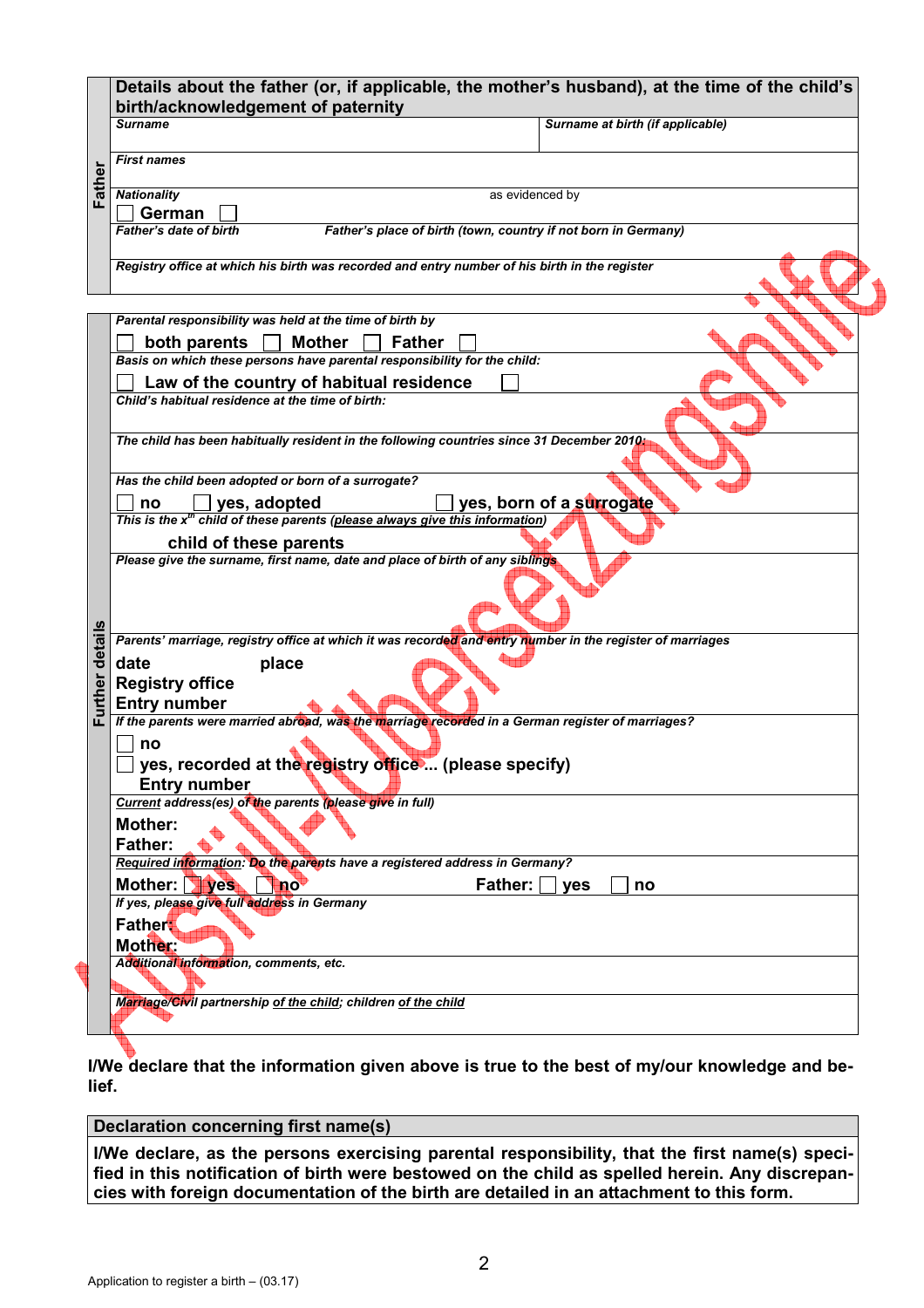|                                                                                                                                                                                                                                                                                                                                                                                    | Declaration on the child's surname at birth<br>(If the child has reached the age of 14, his/her consent must also be given.)                                                                                                                                                                                                                                               |  |  |  |  |  |
|------------------------------------------------------------------------------------------------------------------------------------------------------------------------------------------------------------------------------------------------------------------------------------------------------------------------------------------------------------------------------------|----------------------------------------------------------------------------------------------------------------------------------------------------------------------------------------------------------------------------------------------------------------------------------------------------------------------------------------------------------------------------|--|--|--|--|--|
| choice and declare:                                                                                                                                                                                                                                                                                                                                                                | I/We have been informed about the options for naming the child and of the irrevocable nature of this                                                                                                                                                                                                                                                                       |  |  |  |  |  |
| 1617 b BGB (German Civil<br>Sections 1617<br>(wel<br>Code)<br>German<br>త                                                                                                                                                                                                                                                                                                          | As joint holders of parental responsibility, we hereby decide that the child specified<br>above shall use<br>the surname<br>(of the father)<br>or<br>(of the mother)<br>We are aware that this choice of name may also be binding with respect to any<br>further children of ours.                                                                                         |  |  |  |  |  |
| German Civil Code)<br>tion 1617 a BGB<br>Sec-                                                                                                                                                                                                                                                                                                                                      | I, the sole holder of parental responsibility, hereby accord the child the surname<br>of the other parent:<br>I, the parent without parental responsibility, consent to the use of my surname.<br>We are aware that this choice of name will not apply to any further children of mine/ours.                                                                               |  |  |  |  |  |
| If the child is to use a name pursuant to German legislation, one of these first two declarations should<br>be made. The choice of law provisions under Article 10 (3) of the Introductory Act to the Civil Code<br>may be used <b>once only</b> with the effect that, if you were to choose German law now, you would no<br>longer be able to choose foreign law at a later date. |                                                                                                                                                                                                                                                                                                                                                                            |  |  |  |  |  |
| (Intro-<br>Act to the Civil<br>Code)<br>German law)<br>EGBGB<br>ල<br>ctory<br>ğ<br>$\circ$<br>Art.<br>duc                                                                                                                                                                                                                                                                          | I/We decide that the law of (insert country name):<br>(which is the national law of one of the parents)<br>shall apply to the naming of the child specified above.<br>On the basis of this law, the child shall use/should use the following surname:<br><b>l</b> am/We are aware that this choice of law and name will not apply to any further children<br>of mine/ours. |  |  |  |  |  |
|                                                                                                                                                                                                                                                                                                                                                                                    |                                                                                                                                                                                                                                                                                                                                                                            |  |  |  |  |  |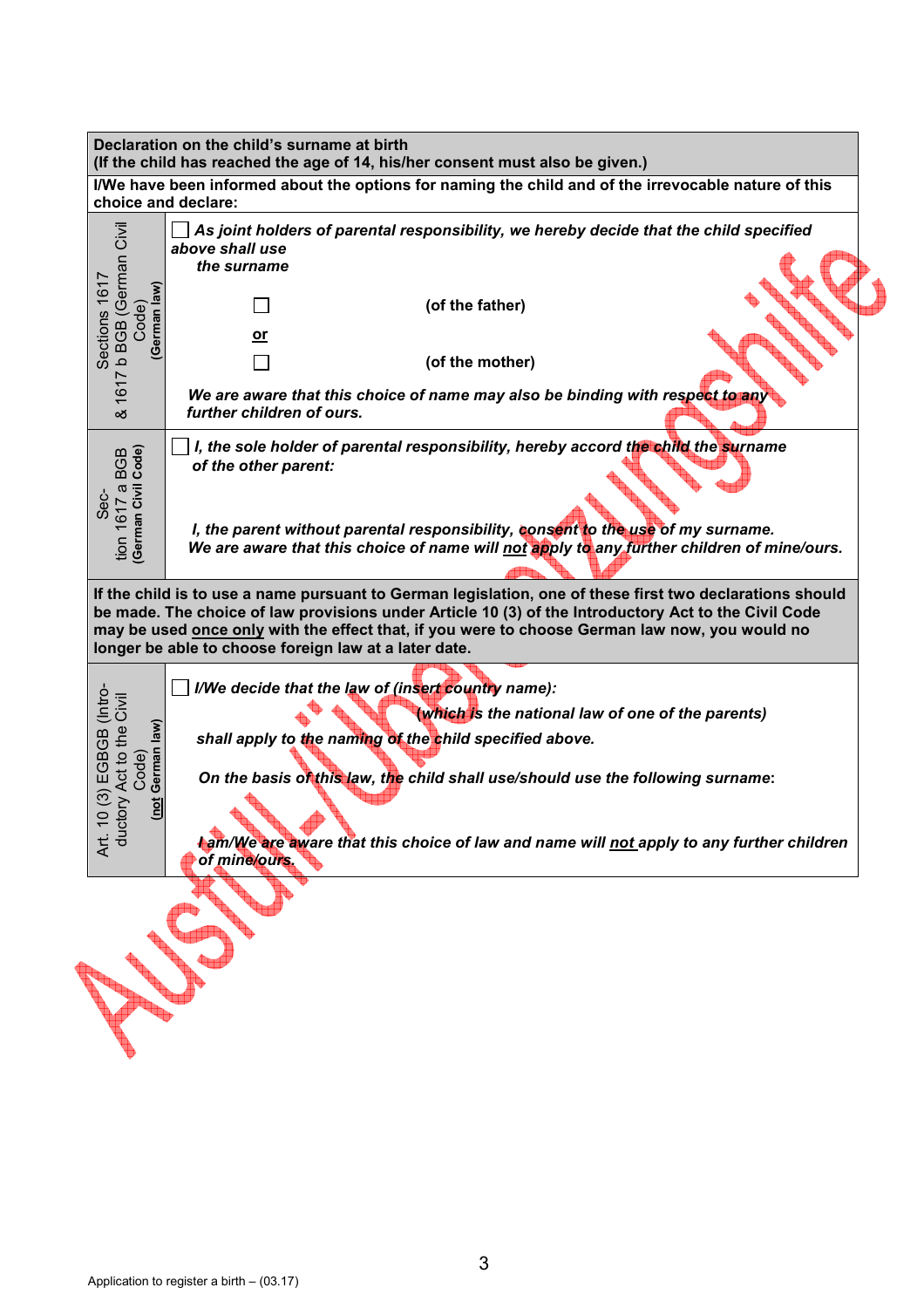|                                                      | Article 5 (1) of the Introductory Act to the Civil Code.                                                                                           | The naming of my/our child is subject to German law pursuant to Article 10 (1) and                                                      |  |  |  |  |  |  |
|------------------------------------------------------|----------------------------------------------------------------------------------------------------------------------------------------------------|-----------------------------------------------------------------------------------------------------------------------------------------|--|--|--|--|--|--|
|                                                      | By the registration of his/her birth in the EU state_                                                                                              |                                                                                                                                         |  |  |  |  |  |  |
|                                                      | the child has acquired the following name at birth:                                                                                                |                                                                                                                                         |  |  |  |  |  |  |
|                                                      |                                                                                                                                                    |                                                                                                                                         |  |  |  |  |  |  |
|                                                      | (which may differ from his/her surname pursuant to German law).                                                                                    |                                                                                                                                         |  |  |  |  |  |  |
|                                                      | I/We thus declare that                                                                                                                             |                                                                                                                                         |  |  |  |  |  |  |
|                                                      |                                                                                                                                                    | for the future (from entry at the competent German registry office)                                                                     |  |  |  |  |  |  |
| EGBGB (Introductory Act to the Civil Code)           |                                                                                                                                                    | retroactively from the date of entry in the civil register of the<br>other EU state (evidence of date of registration must be provided) |  |  |  |  |  |  |
| 48                                                   | purposes of German law.                                                                                                                            | the name acquired in the other EU state shall be deemed the child's surname at birth for the                                            |  |  |  |  |  |  |
| Art.                                                 | I am/We are aware that this choice of name will not apply to any further children of<br>mine/ours.                                                 |                                                                                                                                         |  |  |  |  |  |  |
|                                                      |                                                                                                                                                    |                                                                                                                                         |  |  |  |  |  |  |
|                                                      |                                                                                                                                                    | The child has reached the age of 14 and agrees with the choice made above/                                                              |  |  |  |  |  |  |
|                                                      | consents to the declaration.<br>The child already has a surname and has reached the age of five.                                                   |                                                                                                                                         |  |  |  |  |  |  |
| 1617 c BGB,<br>. 48 EGBGB)                           |                                                                                                                                                    | He/She agrees with the choice of the parents' married name and shall henceforth have the                                                |  |  |  |  |  |  |
| ξt                                                   | surname:                                                                                                                                           | (Parents' married name)                                                                                                                 |  |  |  |  |  |  |
| EGBGB and<br><u>ය</u>                                | The child already has a surname and has reached the age of five.                                                                                   |                                                                                                                                         |  |  |  |  |  |  |
| 1617 b                                               | name                                                                                                                                               | He/She agrees with the change of name of the parent from whom he/she derives his/her                                                    |  |  |  |  |  |  |
| ල                                                    | and shall henceforth have the surname:                                                                                                             |                                                                                                                                         |  |  |  |  |  |  |
| (sections<br>부                                       |                                                                                                                                                    | (new surname of the relevant parent)                                                                                                    |  |  |  |  |  |  |
|                                                      | As legal representative(s), I/we assent to the child's declaration of<br>agreement/consent.                                                        |                                                                                                                                         |  |  |  |  |  |  |
|                                                      |                                                                                                                                                    |                                                                                                                                         |  |  |  |  |  |  |
|                                                      | Bei Geburt vor dem 01.04.1994:                                                                                                                     |                                                                                                                                         |  |  |  |  |  |  |
|                                                      | The child surname was entered in a German identity document / civil register<br>issued between 1 September 1986 and 31 March 1994 (copy enclosed). |                                                                                                                                         |  |  |  |  |  |  |
|                                                      | The child' surname was not entered in a German identity document / civil register                                                                  |                                                                                                                                         |  |  |  |  |  |  |
|                                                      | issued between 1 September 1986 and 31 March 1994.                                                                                                 |                                                                                                                                         |  |  |  |  |  |  |
|                                                      | I/We apply for the following certificates:                                                                                                         |                                                                                                                                         |  |  |  |  |  |  |
| Quantity<br><b>Birth certificate (A4)</b>            |                                                                                                                                                    |                                                                                                                                         |  |  |  |  |  |  |
| Birth certificate to insert into the family's "Stam- |                                                                                                                                                    |                                                                                                                                         |  |  |  |  |  |  |
| mbuch" (A5)<br>Multilingual birth certificate (A4)   |                                                                                                                                                    |                                                                                                                                         |  |  |  |  |  |  |
|                                                      | Certified excerpt from the register                                                                                                                |                                                                                                                                         |  |  |  |  |  |  |
| with notes                                           |                                                                                                                                                    |                                                                                                                                         |  |  |  |  |  |  |
|                                                      |                                                                                                                                                    |                                                                                                                                         |  |  |  |  |  |  |
|                                                      |                                                                                                                                                    |                                                                                                                                         |  |  |  |  |  |  |
|                                                      |                                                                                                                                                    |                                                                                                                                         |  |  |  |  |  |  |
|                                                      |                                                                                                                                                    |                                                                                                                                         |  |  |  |  |  |  |
|                                                      |                                                                                                                                                    | 4                                                                                                                                       |  |  |  |  |  |  |
|                                                      | Application to register a birth $-$ (03.17)                                                                                                        |                                                                                                                                         |  |  |  |  |  |  |

- □ The child' surname was entered in a German identity document / civil register issued between 1 September 1986 and 31 March 1994 (copy enclosed).
- □ The child' surname was not entered in a German identity document / civil register issued between 1 September 1986 and 31 March 1994.

## **I/We apply for the following certificates:**

|                                                                        | Quantity |
|------------------------------------------------------------------------|----------|
| <b>Birth certificate (A4)</b>                                          |          |
| Birth certificate to insert into the family's "Stam-<br>$mbuch$ " (A5) |          |
| Multilingual birth certificate (A4)                                    |          |
| Certified excerpt from the register<br>with notes                      |          |